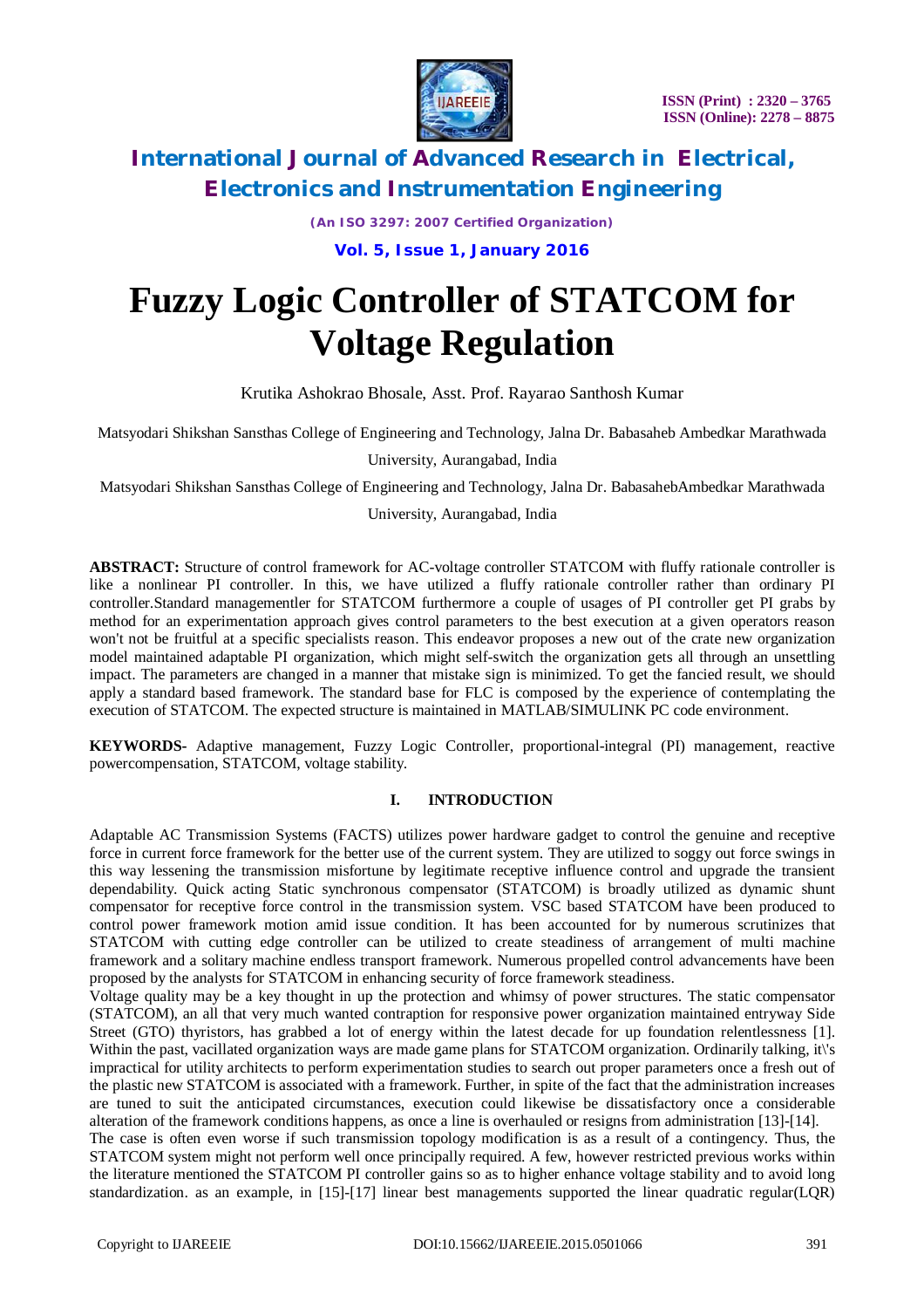

*(An ISO 3297: 2007 Certified Organization)*

#### **Vol. 5, Issue 1, January 2016**

controls are planned. This management depends on the designer's expertise to get best parameters. In [18] an exceedingly new STATCOM state feedback style is introduced supported a zero set idea. Almost like [15]-[17] the ultimate gains of the STATCOM state feedback controller still rely upon the designer's alternative. In [19]-[21] an exceedingly fuzzy PImanagement methodology is planned to tune PI controller gains.However, it is still up to the designer to settle on the particular, settled gains. In [22] the population-based search technique is applied to tune controller gains. However, this methodology typically desires a protracted period of time to calculate the controller gains. A trade off of performance and also the sort of operation conditions still needs to be created throughout the designer's decision-making method. Thus, extremely economical results might not be forever accomplishable underneath a selected in operation condition. Completely different from these previous works, the motivation of this paper is to propose an impact methodology that may guarantee a fast and consistent desired response once the system operation condition varies in alternative words, the modification of the external condition won't have a negative impact, like slower response, overshoot, or perhaps instability to the performance. There are three inputs of FLC and one output. This input and output gains of FLC are tuned by trial method in such a way to satisfy the minimum error, and best output response is tuned by changing the gain and other parameters. The parameters are changed in such a way that error signal is minimized. To get the desired result, we must apply a rule-based system. The rule base for FLC is designed by the experience of studying the performance of STATCOM.



Fig1. Dynamic model system with STATCOM



Fig2. V-I Characteristics of STATCOM

#### **II. STATCOM MODEL AND CONTROL**

A. STATCOM model with fuzzy logic controller (flc).Structure of control system for AC-voltage regulator STATCOM with fuzzy logic controller. The fuzzy main controller is similar to a nonlinear PI controller. Nine fuzzy sets or linguistic variables are defined for E,  $\Delta E1 \& \Delta E2$ , and nine for output signal. Fuzzy logic controller is a better option than conventional PI controller because it provides higher level of automation by incorporating expert knowledge and it also robust nonlinear control. In this, we have used a fuzzy logic controller instead of conventional PI controller. There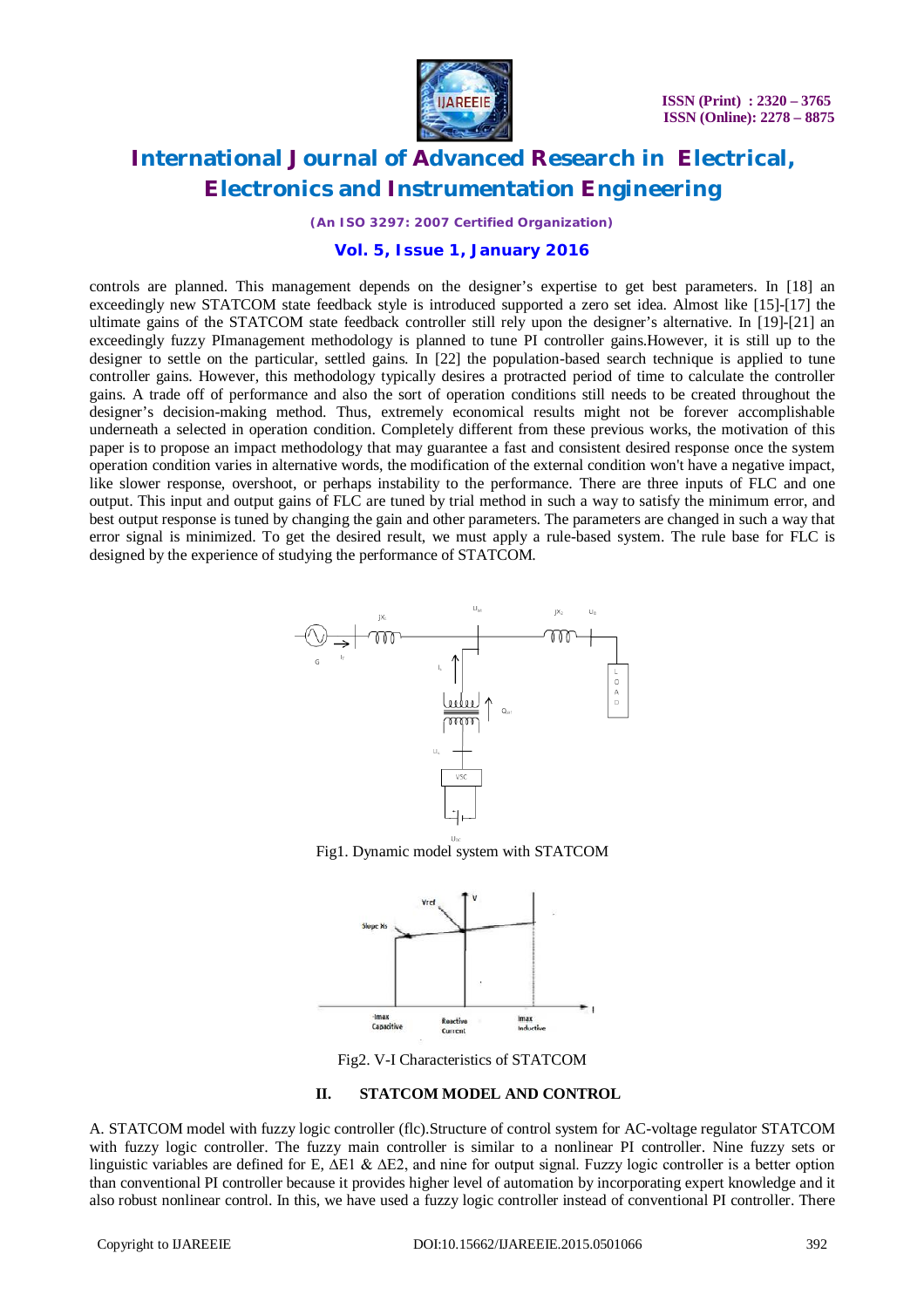

*(An ISO 3297: 2007 Certified Organization)*

#### **Vol. 5, Issue 1, January 2016**

are three inputs of FLC and one output. This input and output gains of FLC are tuned by trial method in such a way to satisfy the minimum error, and best output response is tuned by changing the gain and other parameters. The parameters are changed in such a way that error signal is minimized. To get the desired result, we must apply a rulebased system. The rule base for FLC is designed by the experience of studying the performance of STATCOM.





#### **III. ADAPTIVE PI CONTROL OF STATCOM**

A.Idea of the planned adjective PI management technique the STATCOM with mounted PI management parameters might not reach the specified and acceptable response within the facility once the ability system operative condition (e.g., hundreds or transmissions) changes. Associateadjustive PI management technique is conferred.



Fig. 4Adaptive PI control block for STATCOM

Here specified response and to avoid activity trial-and-error studies to search out appropriate parameters for PI controllers once a replacement STATCOM is put in in an exceedingly facility. With this adjective PI management technique, the propellant self-adjustment of PI management parameters is complete. Associate adjective PI management block for STATCOM is shown in Fig. 3. In Fig. 3, the measured voltage and therefore the reference voltage, and the q-axis reference current and therefore the q-axis current square measure in per– unit values. The proportional and integral components of the transformer gains square measure denoted by  $k_{p-\nu}$ and  $k_{i-\nu}$ , severally. Similarly, the gains and represent the proportional and integral components, severally, of the present regulator. During this system, the allowable voltage errork<sub>d</sub> is set to zero. The  $k_{p-v}$ ,  $k_{i-v}$ ,  $k_{p-1}$  and  $k_{i-1}$  can be set to associate capricious initial price like merely one.0. One exemplary desired curve is associate graphical record in terms of the voltage growth, shown in Fig. 4 that is ready because the reference voltage within the outer loop. Alternative curves may additionally be used than the delineate graphical record as long because the measured voltage returns to the specified steady-state voltage in desired time period. {Theprocess|the technique} of the adjective voltage-control method for STATCOM is represented as follows.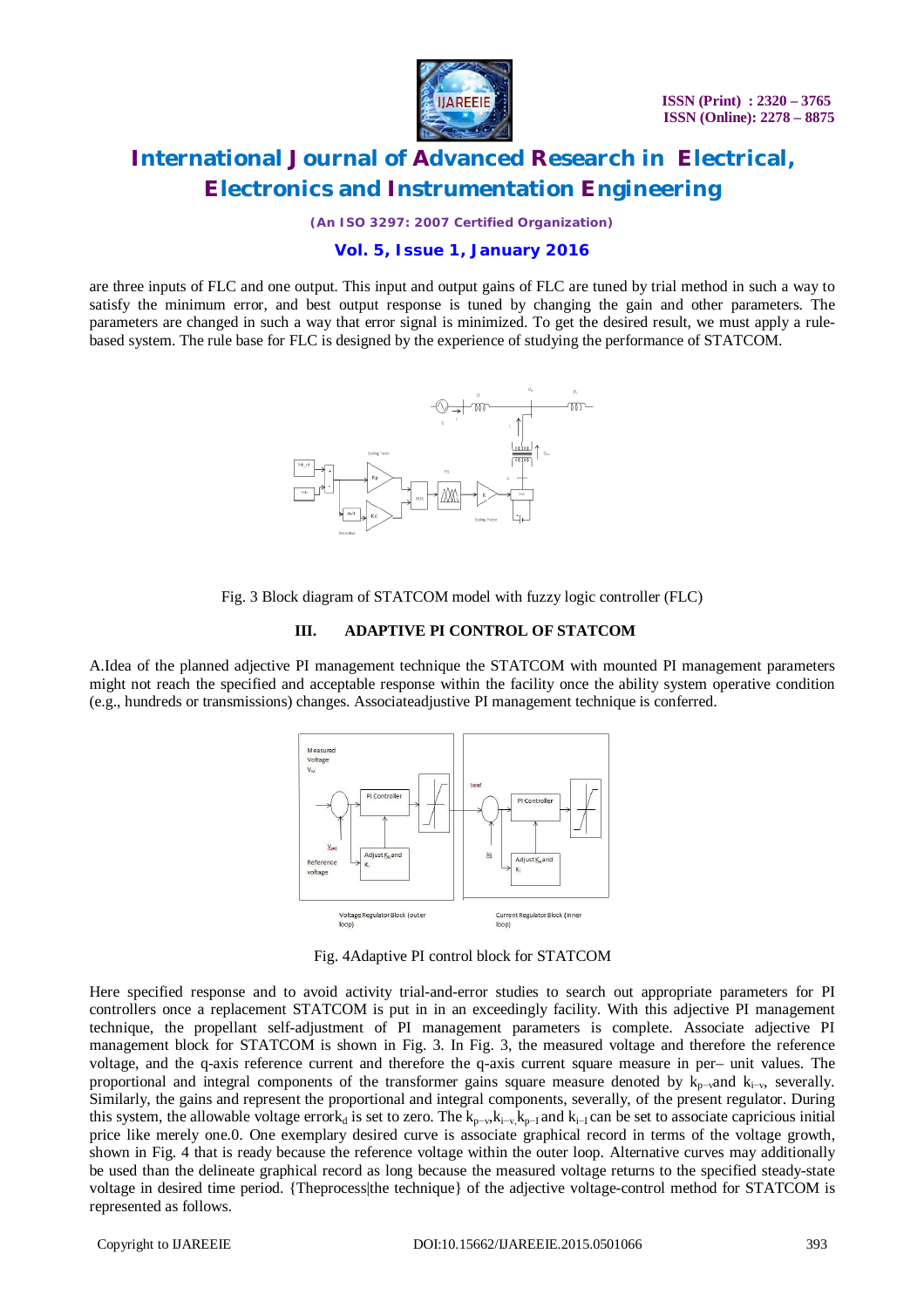

*(An ISO 3297: 2007 Certified Organization)*

### **Vol. 5, Issue 1, January 2016**

1) The bus voltage  $v<sub>m</sub>(t)$  is measured in real time.

2) Once the measured bus voltage over time, the target steady-state voltage, that is ready to 1.0 per unit (p.u.) within the discussion and examples,  $v_m(t)$  compared with  $v_{nn}$ . supported the specified reference voltage curve,  $k_{p-1}$  and  $k_{i-1}$  are dynamically adjusted so as to create the measured voltage match the specified reference voltage, and therefore the qaxis reference current is obtained.

3) Within the inner loop,  $I_{\text{qref}}$  is compared with the q-axis current  $I_q$ . Exploitation the similar management technique just like the one for the outer loop, the parameters  $k_{p-1}$  and  $k_{i-1}$  is adjusted supported the error. Then, an appropriate angle is found and eventually the dc voltage in STATCOM is changed specified STATCOMprovides the precise quantity of reactive power injected into the system to stay the bus voltage at the specified price.

It ought to be noted that the present and I<sub>max</sub>and I<sub>min</sub> the angle  $\alpha_{\text{max}}$ and  $\alpha_{\text{min}}$  square measure the bounds obligatory with the thought of the most reactive power generation capability of the STATCOM controlled during this manner. Ifone in every of the most or minimum limits is reached, the most capability of the STATCOM to inject reactive power has been reached. Certainly, as long because the STATCOM size has been befittingly studied throughout designing stages for inserting the STATCOM into the ability system, the STATCOM mustn't reach its limit unexpectedly



Fig. 5Reference voltage curve.

Since the inner loop management is analogous to the outer loop management, the mathematical technique to mechanically regulate PI controller gains within the outer loop is mentioned during this section for illustrative functions. the same analysis is applied to the inner loop.

| $V_{dl}(t)$ ]<br>$V_{ql}(t)$ |  |  |  | $V_{al}(t)$ ]<br>$V_{bl}(t)$<br>$V_{cl}(t)$ |
|------------------------------|--|--|--|---------------------------------------------|
|------------------------------|--|--|--|---------------------------------------------|

#### **IV. FLOWCHART OF OPERATING PROCEDURE FOR FUZZY LOGIC CONTROLLER IN STATCOM**

To enhance the performance of D-STATCOM a prototype is designed using MATLAB 2012a version; Fig below shows the flow chart of the control strategy of the system.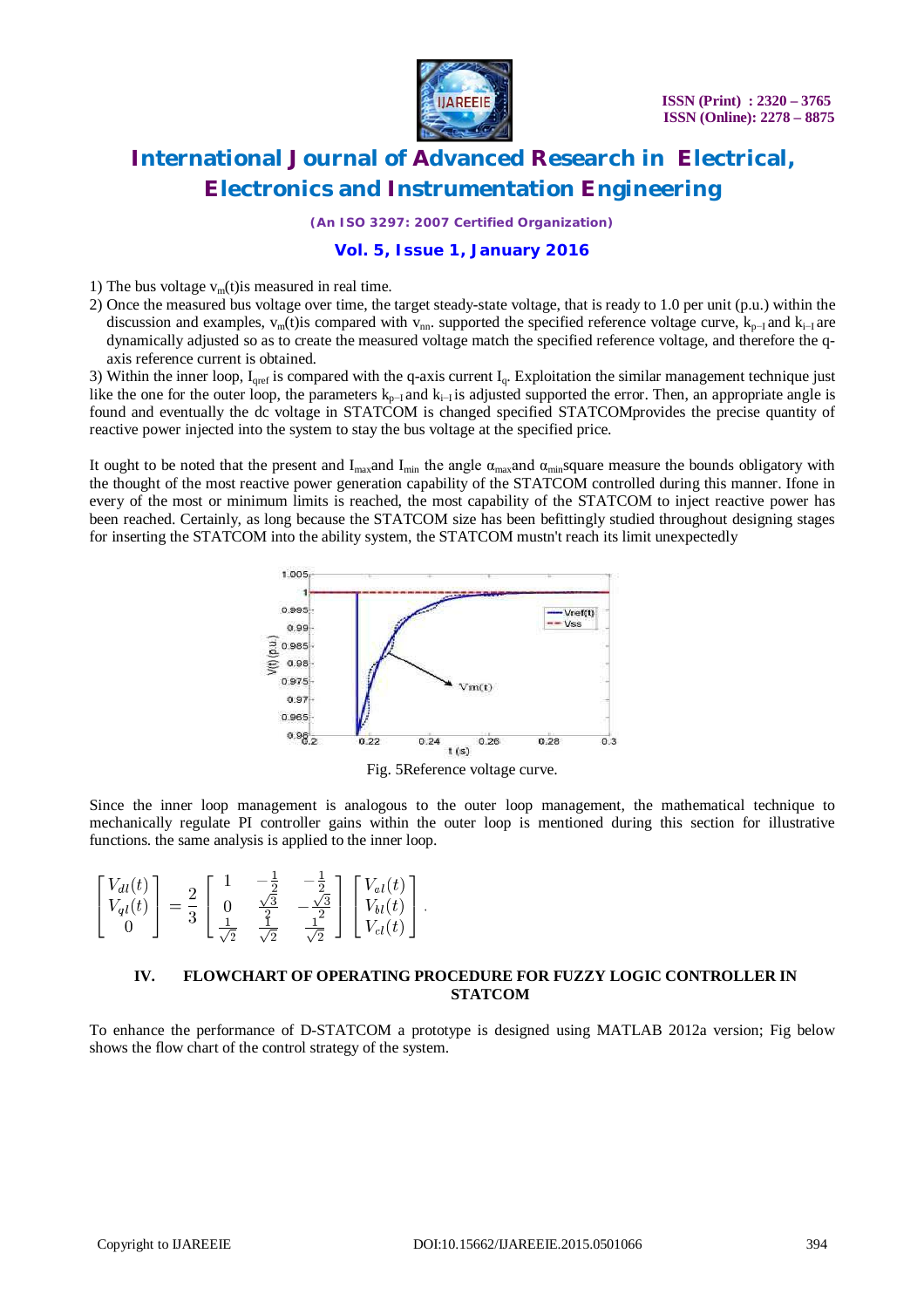

*(An ISO 3297: 2007 Certified Organization)*

### **Vol. 5, Issue 1, January 2016**



Fig 6Flowchart Of Operating Procedure For Fuzzy Logic Controller (FLC) In STATCOM

|                                  | Original Control |  |  |
|----------------------------------|------------------|--|--|
| Lowest Voltage after disturbance | $0.9938$ p.u.    |  |  |
| Time (sec) when $V = 1.0$        | 0.4095 Sec       |  |  |
| $\Delta t$ to reach $V = 1.0$    | $0.2095$ Sec     |  |  |
| Var Amount at Steady State       | 97.76 MVar       |  |  |
| Time to reach Steady State Var   | 0.4095 Sec       |  |  |

**V. ALL VALUES OF ALL THE PARAMETERS** 

Performance comparison for the original system parameters

**For STATCOM: Rated Power = 100 MVAr Rated voltage= 138 kV Interface inductor**  $(L) = 2.86$  mH **Resistance (Rs) = 0.0898 Ω For Power Transformer (Y/Y): Rated Voltage 220 kV/33 kV Rated Power: 300 MVA Three Phase Load Load 1:**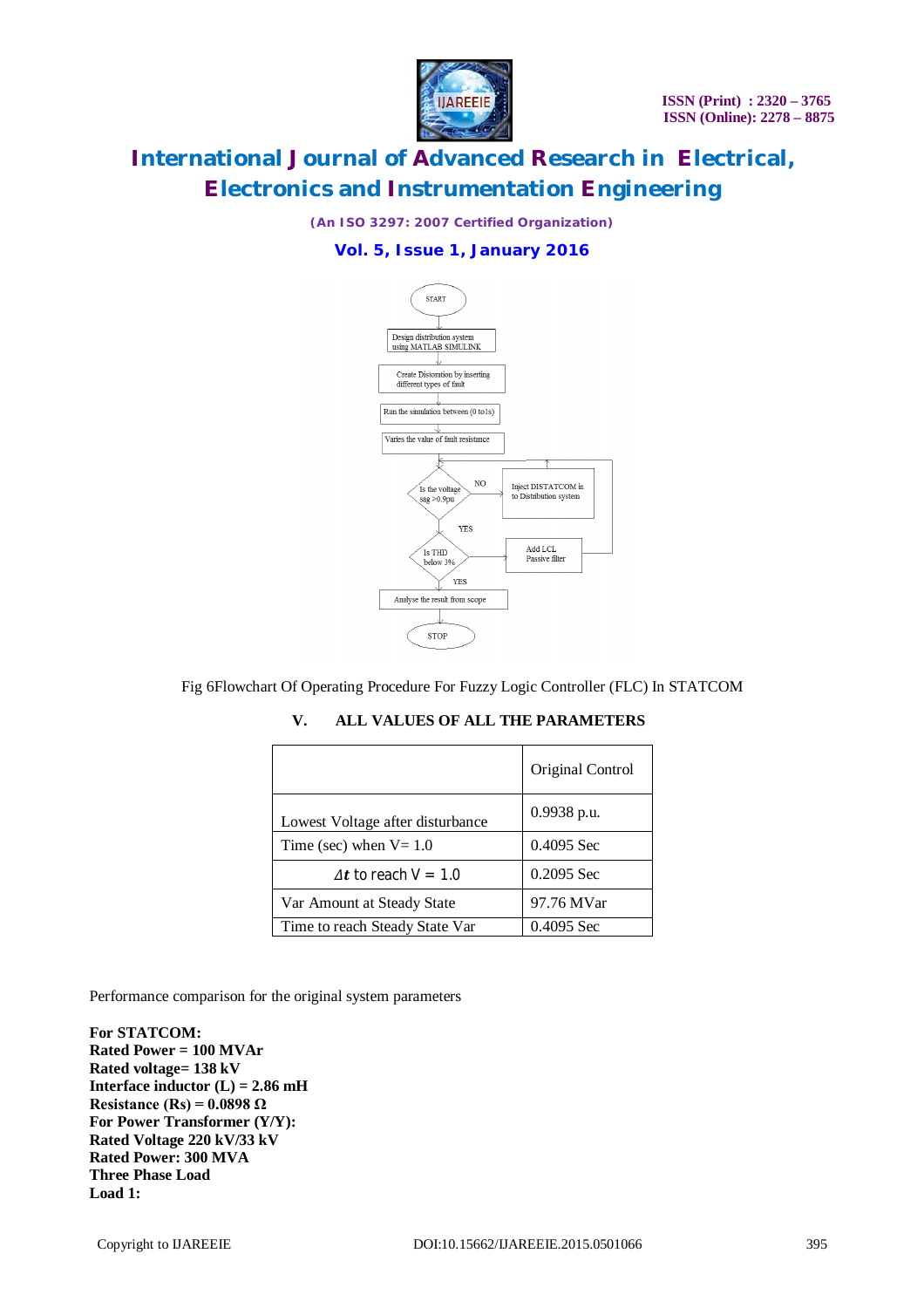

*(An ISO 3297: 2007 Certified Organization)*

**Vol. 5, Issue 1, January 2016**

**P= 100 MW Q= 80 MVAr**

#### **VI. FLOWCHARTS OF THE ADAPTIVE PI CONTROL PROCEDURE**

1. The accommodative PI management method begins at begin. The bus voltage over time ( ) is sampled in line with a desired rate. Then ( ) is compared with .If ( ) = , then there is no reason to alter any of the known parameters  $K_{p_V(t)}, K_{i_V(t)}, K_{p_I(t)}$  and  $K_{i_I(t)}$ . The power system is running swimmingly. On the opposite hand, if ( )  $\neq$  , then accommodative PI management begins.

2. The measured voltage is compared with, the reference voltage outlined in (10). Then,  $K_{p_V(t)}$ and area unit adjusted within the transformer block (outer loop) supported  $(23)$  and  $(24)$ , that results in associate updated  $I<sub>aret</sub>$  viaa current electrical circuit as showninFig.3

3. Then, the I<sub>qref</sub>is compared with the measured q-currentI<sub>q</sub>The management gains  $K_{p\_I(t)}$ and  $K_{i\_I(t)}$ area unit adjusted supported (25) and (26). Then, the phase  $\alpha$  is decided and felt a electrical circuit for output, that basically decides the reactive power output from the STATCOM.

4. Next, if  $|\Delta V(t)|$  is not at intervals a tolerance threshold V<sub>c</sub>, which may be a terribly tiny price like 0.0001 p.u., the transformer block and current regulator blocks area unit re-entered till the amendment is a smaller amount than the given threshold  $V_{\epsilon}$ .

#### **VII. SIMULATION RESULT WAVEFORM OF FUZZY LOGIC CONTROLLER (FLC)**



#### **Fig. 7. Studied system**

If there is the necessity to unceasingly perform the voltage-control method, that is typically the case, then the method returns to the measured bus voltage. Otherwise, the voltage-control method stops (i.e., the STATCOM management is deactivated).In the system simulation diagram shown in Fig. 6, a 100-MVAR STATCOM is enforced with a 48-pulse VSC and connected to a 500-kV bus. this can be the quality sample STATCOM system in Matlab/Simulink library, and every one machines utilized in the simulation square measure kinetic models. Here, the eye is concentrated on the STATCOM management performance in bus voltage regulation mode. within the original model, the compensating reactive power injection and therefore the regulation speed square measure chiefly suffering from PI controller parameters within the transformer and therefore the current regulator. the first management are compared with the planned adjustive PI management model. Assume the steady-state voltage, $v_{ss} = 1.0$  p.u.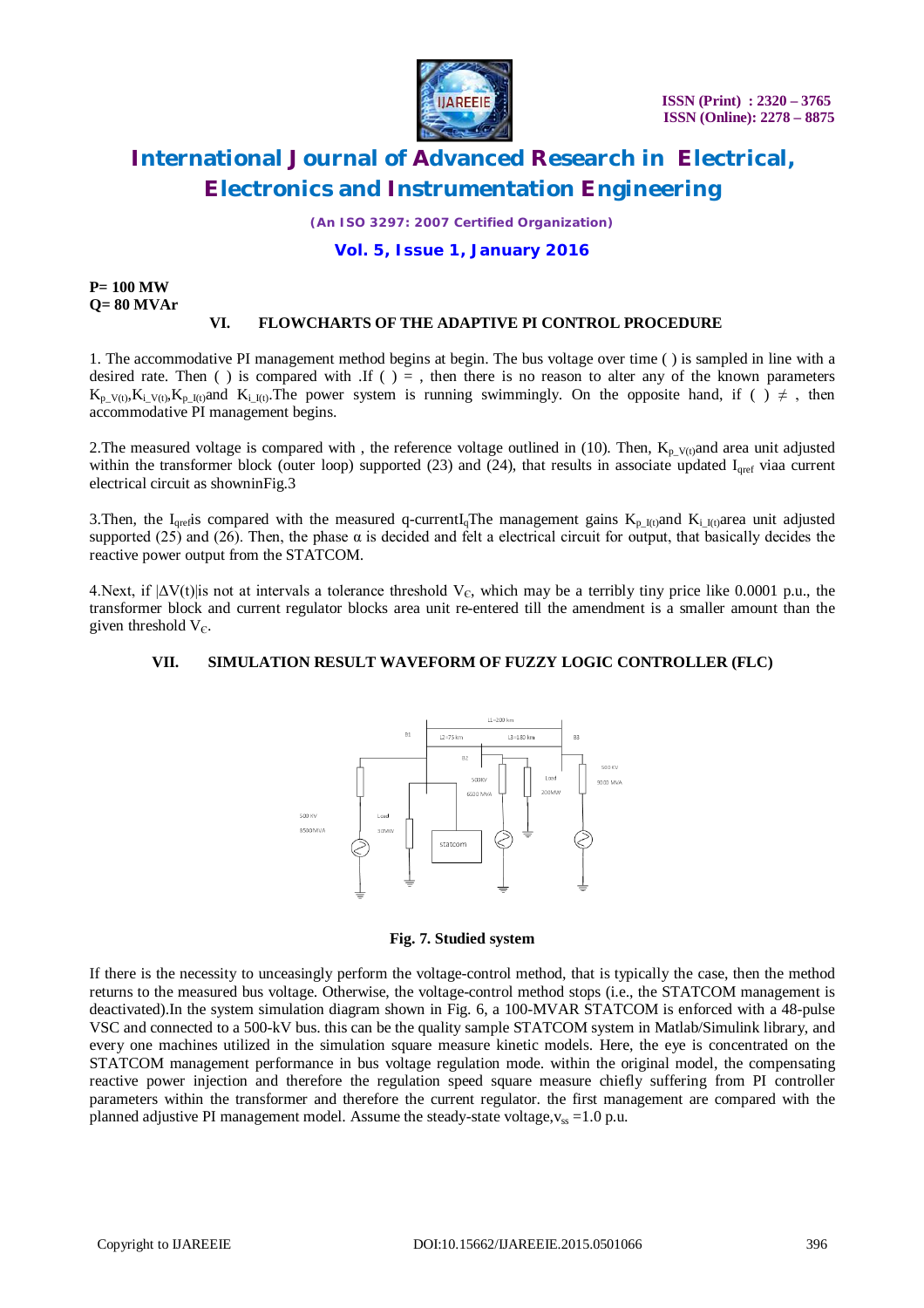

*(An ISO 3297: 2007 Certified Organization)*

**Vol. 5, Issue 1, January 2016**

#### *A. Change of PI Control Gains*

The other system parameters remain unchanged while the PI controller gains for the original control are changed to  $k_{p-v}$ ,  $k_{i-v}$ ,  $k_{p-i}$  and  $k_{i-i} = 1$ . The dynamic control gains, which are independent of the initial values before the disturbance but depend on the post fault conditions.

Based on the Fuzzy control model can be designed, and the results are shown in Figs. respectively.



Fig.8 Results of  $\alpha$  with changed PI control gains



Fig.9 Results of (a) voltages and (b) output reactive power with changed PI control gains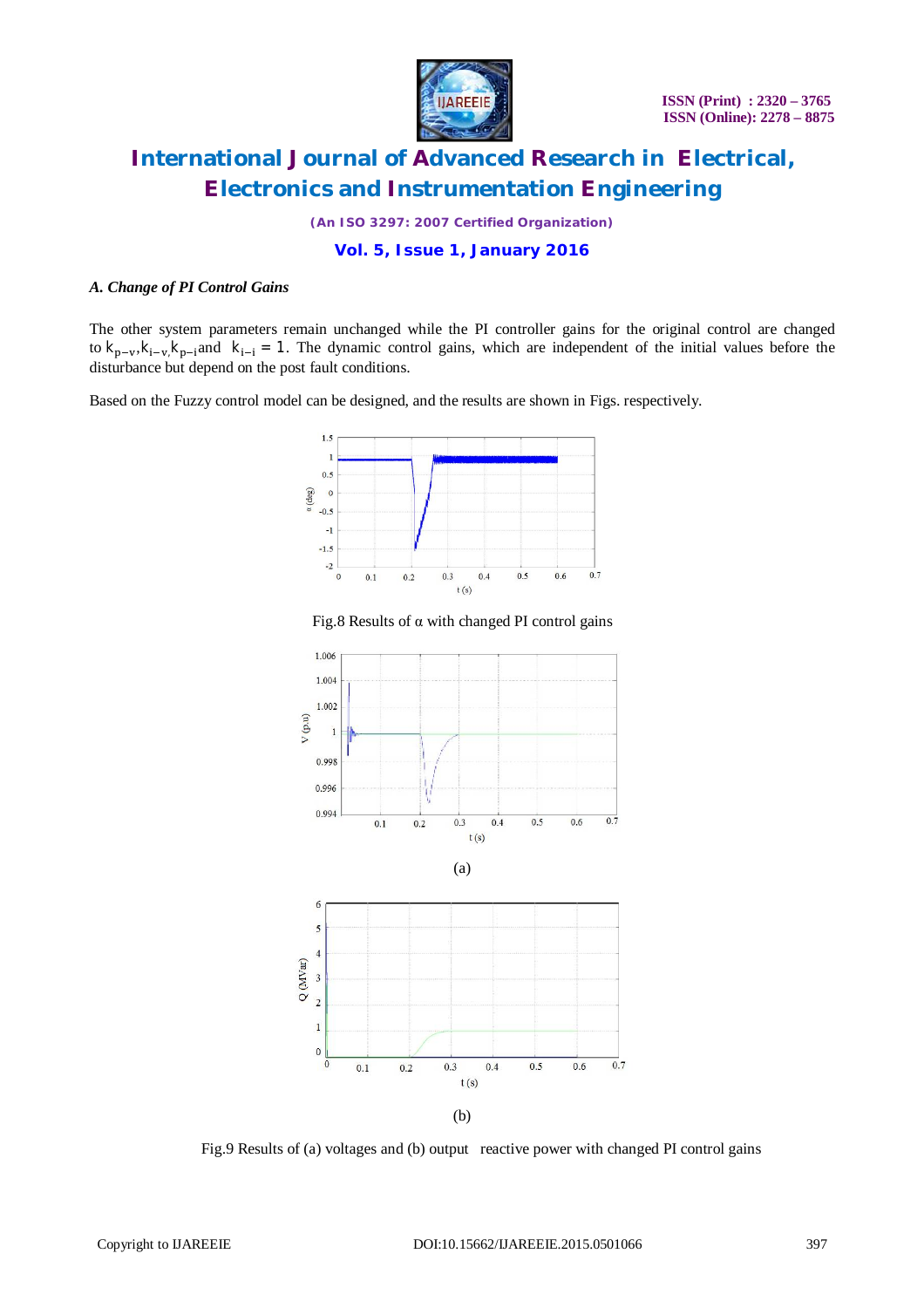

*(An ISO 3297: 2007 Certified Organization)*

**Vol. 5, Issue 1, January 2016**

#### *B. Change of Transmission Network*

The PI controller gains remain unchanged, as in the original model. However, line 1 is switched off at 0.2 s to represent a different network which may correspond to scheduled transmission maintenance. The adaptive PI control model can be designed to automatically react to changes in the transmission network. The results are shown in Figs the initial transients immediately after 0.2 s lead to an over absorption by the STATCOM, while the adaptive PI control gives a much smoother and quicker response, as shown in Fig.



Fig.10 Results of  $\alpha$  with change of transmission network







(b)

Fig.11. Results of (a) voltages and (b) output reactive power with a change of transmission network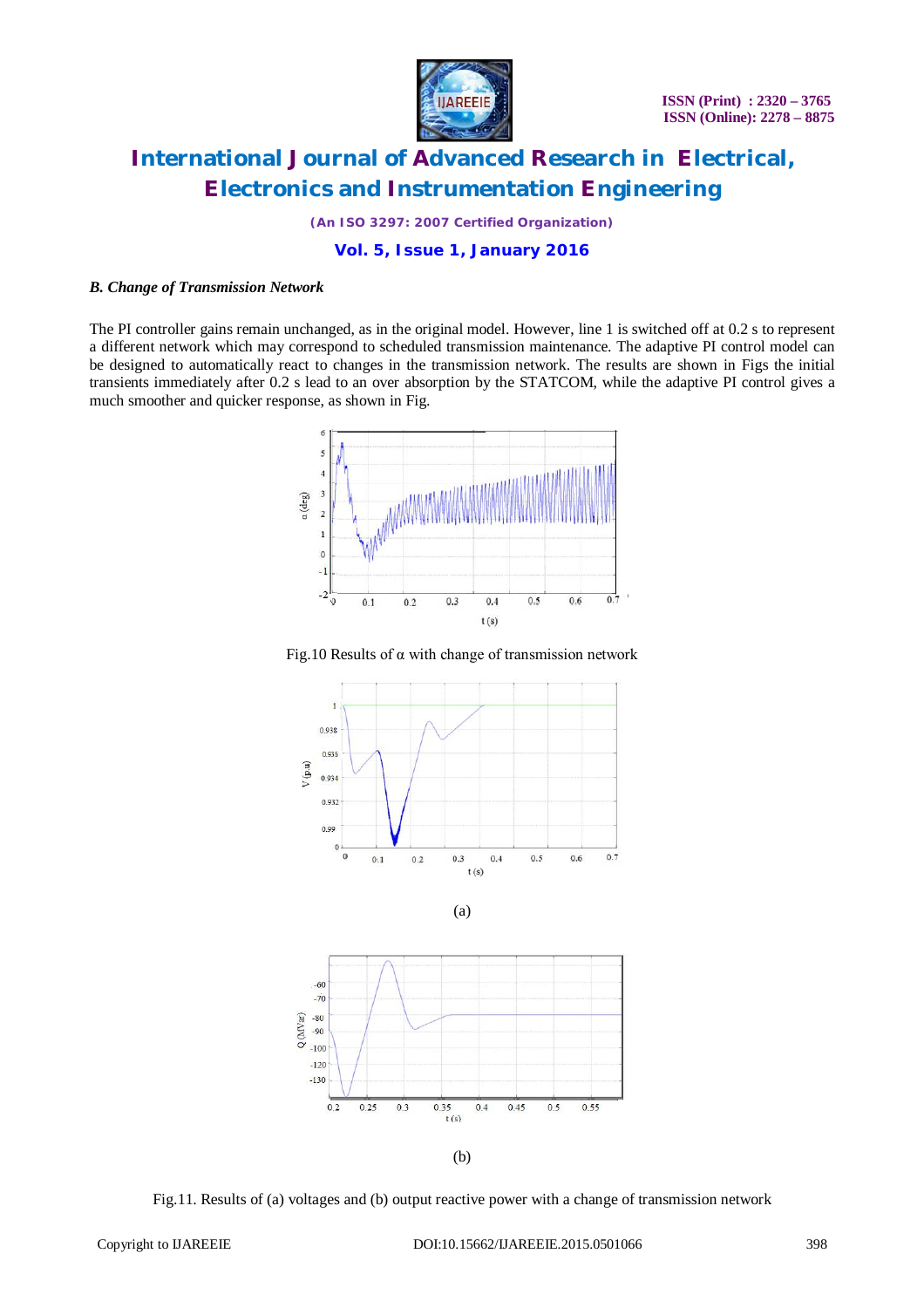

*(An ISO 3297: 2007 Certified Organization)*

**Vol. 5, Issue 1, January 2016**

#### *C.Two Consecutive Disturbances*

In this case, a disturbance at 0.2 s causes a voltage decrease from 1.0 to 0.989 p.u. and it occurs at substation A. After that, line 1 is switched off at 0.25 s. The results are shown in.it is apparent that the adaptive PI control can achieve much quicker response than the original one, which makes the system voltage drop much less than the original control during the second disturbance.

That the largest voltage drop during the second disturbance event (starting at 0.25 s) with the original control is 0.012 p.u., while it is 0.006 p.u. with the proposed adaptive control.



Fig.12 Results of  $\alpha$  with two consecutive disturbances



Fig.13Results of (a) voltages and (b) output reactive power with two consecutive disturbances